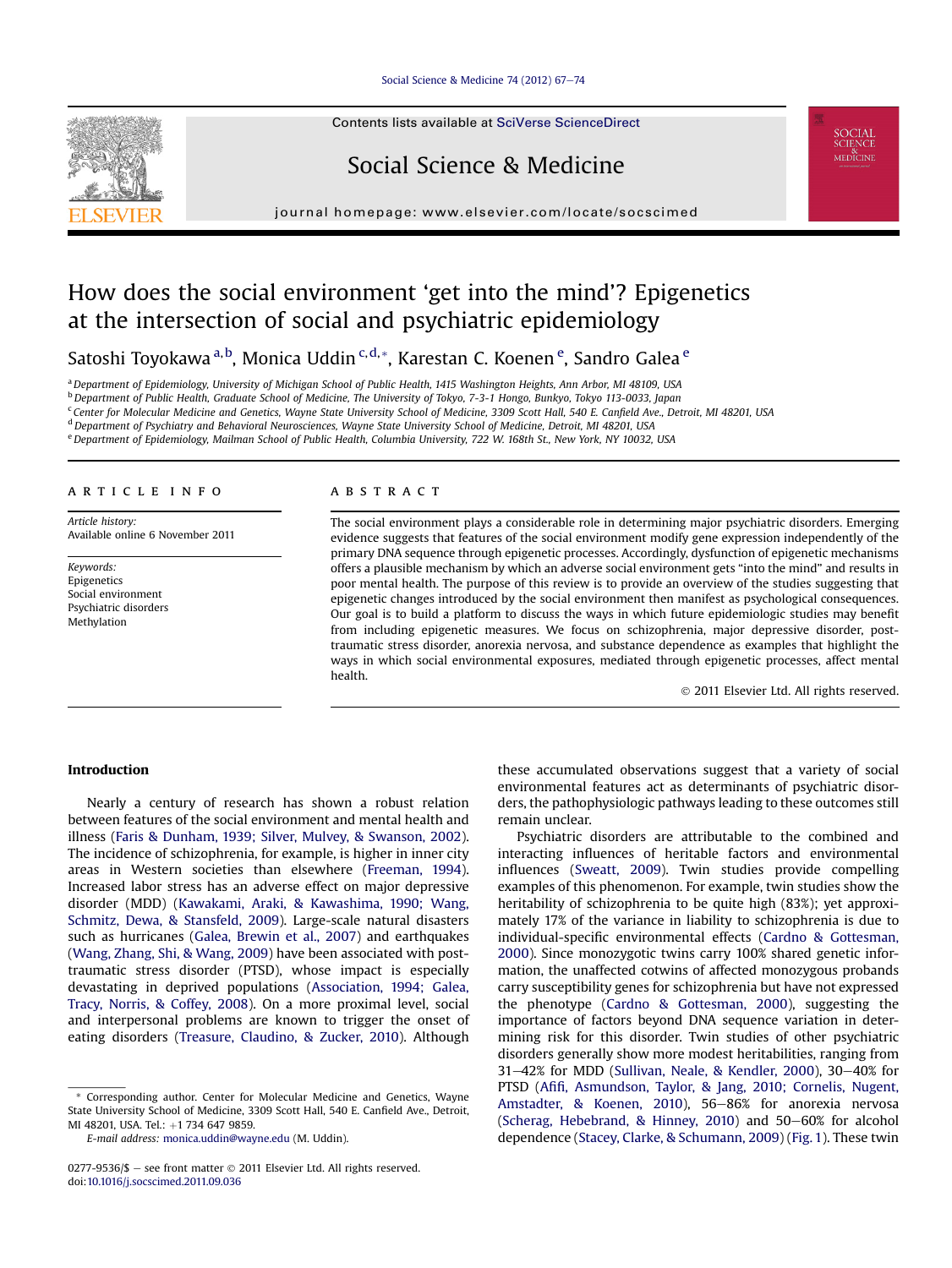<span id="page-1-0"></span>

Fig. 1. Proportion of variance attributable to genetic and environmental effects according to twin studies of schizophrenia, MDD, PTSD, AN, AD, and DA. Sch: Schizophrenia ([Cardno & Gottesman, 2000\)](#page-6-0); MDD: Major Depressive Disorder [\(Kendler](#page-6-0) [& Prescott, 2007\)](#page-6-0); PTSD: Post-traumatic Stress Disorder ([Stein, Jang, Taylor, Vernon, &](#page-7-0) [Livesley, 2002](#page-7-0)); AN: Anorexia Nervosa ([Bulik et al., 2006\)](#page-6-0); AD: Alcohol Dependence [\(Kendler & Prescott, 2007](#page-6-0)), DA: Drug Abuse ([Tsuang et al., 1998\)](#page-7-0).

studies suggest a critical effect of genes on psychiatric disorders; however, they also indicate that environmental factors underlie the development of psychopathological phenotypes [\(Kendler &](#page-6-0) [Greenspan, 2006\)](#page-6-0).

Here, we confront the question of how features of the social environment translate into psychopathological outcomes, or how the social environment "gets into the mind." We focus specifically on epigenetics as a mechanism by which this process may occur. During the past decade, evidence has accumulated indicating that the social environment modifies gene expression independently of the primary DNA sequence through epigenetic processes. In the original work by Waddington, who coined the term 'epigenetics' from 'epigenesis' and 'genetics', epigenetics refers to the interactions of genes with their environment, which then brings the phenotype into being [\(Dolinoy, Weidman, & Jirtle, 2007; Van](#page-6-0) [Speybroeck, 2002; Waddington, 1940](#page-6-0)). This definition has changed over time, and now generally refers to the heritable, but modifiable, regulation of genetic functions that are mediated through non-DNA-encoded mechanisms, in particular DNA methylation and histone modification ([Kim, Samaranayake, &](#page-6-0) [Pradhan, 2009\)](#page-6-0). Although to date epigenetic studies have focused largely on alterations associated with cancer (e.g. [Feinberg, 2007; Pike et al., 2008](#page-6-0)), a growing literature suggests that epigenetic processes play an important role in psychiatric disorders as well ([Galea, Uddin, & Koenen, 2011; McGowan & Szyf,](#page-6-0) [2010; Ptak & Petronis, 2010; Tsankova, Renthal, Kumar, & Nestler,](#page-6-0) [2007\)](#page-6-0). Nevertheless, there is a dearth of research examining how features of the social environment contribute to the epigenetic changes that may accompany psychopathological development. Despite the recognition that these features often operate on a macro level that can only be assessed through population-based epidemiologic studies [\(Galea, 2007](#page-6-0)), there are to date few studies that have incorporated epigenetic measures to evaluate the impact of particular environmental exposures. The purpose of this review is thus to (1) provide an overview of the studies suggesting that epigenetic changes are involved in the process by which exogenous stressors, including those experienced in the social environment, are translated into psychological/psychopathological consequences and (2) use these studies as a platform to discuss the ways in which future epidemiologic studies may benefit from including epigenetic measures. English language papers were identified in PubMed using keywords relevant to psychiatry (e.g. mental, depression, schizophrenia, PTSD), epigenetics (e.g. methylation, imprinting), and study design (e.g. epidemiology, twin study, post-mortem studies). References from papers identified through keyword searches were also assessed for their relevance. Papers that were available by June 2010, were included in this review.

## Epigenetic mechanisms and regulation of gene expression

As noted above, two major mechanisms of epigenetic regulation have been identified: 1) DNA methylation, and 2) Histone modification. Additional mechanisms have also recently been identified, including non protein coding RNAs such as micro-RNAs, which can interact with other epigenetic mechanisms to regulate epigenetic processes such as chromatin modification [\(Mattick,](#page-7-0) [Amaral, Dinger, Mercer, & Mehler, 2009](#page-7-0)) and DNA methylation ([Havecker et al., 2010](#page-6-0)). Because the bulk of evidence to date implicating epigenetic processes in psychiatric illness involves DNA methylation and, to a lesser extent, histone modification, below we provide a brief overview of each of these two major mechanisms.

## DNA methylation

The human genome is chemically modified by methylation. DNA methylation occurs when a methyl group is added to the 5 carbon position of cytosine residues in DNA. This process typically occurs at cytosine-phosphate-guanine (CpG) sites, where a cytosine residue is followed by a guanine residue in the linear sequence of DNA [\(Issa, 2004](#page-6-0)). Such sites are typically methylated in human DNA; however,  $CpG$  islands  $-$  locations in the human genome at which the frequency of CpG sites is greater than 50% for  $200$  bases or more  $-$  often show reduced methylation due to their proximity to DNA coding region sequences, for which they act as a promoter to induce downstream expression of the gene [\(Issa,](#page-6-0) [2004](#page-6-0)). Most regulation of gene expression by DNA methylation demonstrates an inverse correlation between the degree of promoter DNA methylation and the level of expression ([Jaenisch &](#page-6-0) [Bird, 2003](#page-6-0)). Notably, this regulation occurs in the absence of gene sequence alteration.

#### Histone modification

Histone, a main protein component of chromatin, acts as a spool around which DNA winds. Without histones, the unwound DNA in chromosomes would be exceedingly long. Histone regulates the structure of chromatin and gene expression. Histone modification occurs on the amino-terminal tail of histone, which induces the structural change of chromatin from repressed to permissive state, or the opposite direction, causing alterations in gene transcription ([Tsankova et al., 2007\)](#page-7-0). This epigenetic mechanism is becoming increasingly well understood as result of several studies into the role of histone acetyltransferases and histone deacetylases. Histone acetyltransferases add acetyl groups to relax chromatin structure for the space of transcription; in contrast, histone deacetylases remove acetyl groups from histone and condense DNA, which in turn reduces transcription. Generally, the acetylation of histones marks transcriptionally active chromatin, while deacetylation is generally associated with transcriptional silencing [\(Kouzarides, 2007\)](#page-7-0). The process of histone modification often involves other additional mechanisms, for example, methylation, phosphorylation, ubiquitination, and sumoylation [\(Tsankova et al., 2007](#page-7-0)).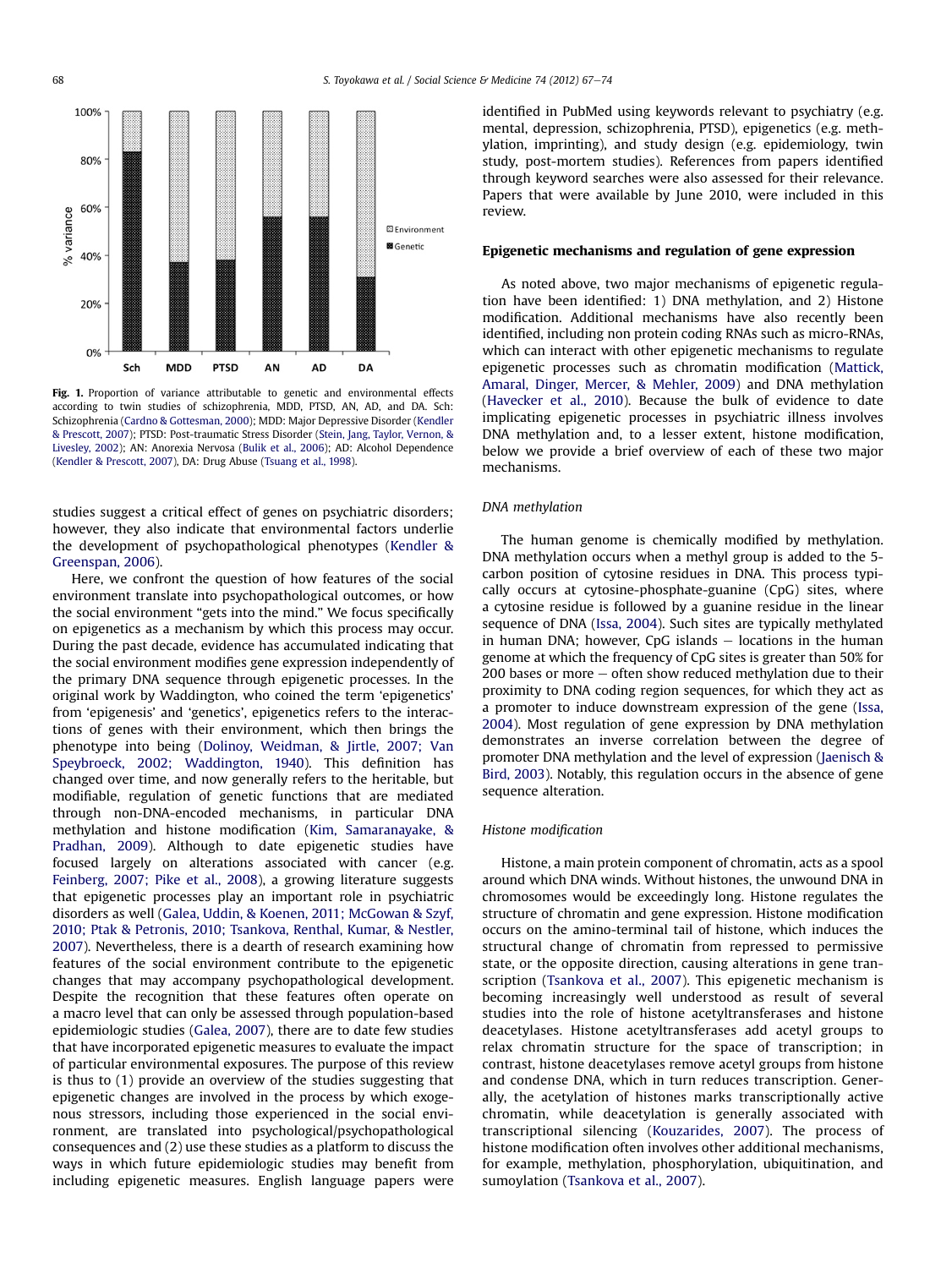# Empirical evidence for the role of epigenetic mechanisms in the relation between the social environment and psychiatric disorders

Evidence for the involvement of epigenetic mechanisms in the onset of major psychiatric disorders extends to schizophrenia, posttraumatic stress disorder, depression, anorexia nervosa, and substance use disorders. In addition, investigations involving animal, post-mortem, and human population studies have indicated that certain social environmental features are associated with persistent changes in epigenetic marks that have life-long phenotypic consequences. Although the long-term consequences of such epigenetic effects on human health remain to be determined, here we review recent studies that suggest social environmental features can modify gene expression independently of the primary DNA sequence through epigenetic processes.

## Schizophrenia

Schizophrenia is the most chronic and disabling of the severe mental disorders, associated with abnormalities of brain structure and function. Schizophrenia is characterized by profound disruption in cognition and emotion, affecting the most fundamental human attributes: language, thought, perception, affect, and sense of self [\(Association, 1994\)](#page-6-0). A number of studies have indicated that risk of schizophrenia is increased in inner city and urbanized areas in Western societies compared to areas that are less urbanized [\(Freeman,1994; Mortensen et al.,1999; Pedersen & Mortensen, 2006\)](#page-6-0). Similarly, the incidence of schizophrenia is higher among migrants and their children than in native born residents [\(McGrath et al., 2004\)](#page-7-0). A number of environmental explanations have been suggested for the risk-increasing effect of cities and migrants, such as social isolation, infectious disease, drug abuse, and nutritional intake [\(Brown &](#page-6-0) [Derkits, 2010; Murray, Jones, Susser, van Os, & Cannon, 2003\)](#page-6-0).

Among psychiatric disorders studied to date, schizophrenia provides some of the strongest and most direct evidence that epigenetic changes accompany mental illness. Work based on the reelin gene (RELN) as well as the dopamine receptor subunit 2 (DRD2) [\(Petronis et al., 2003](#page-7-0)) and catechol-o-methyltransferase (COMT) gene [\(Abdolmaleky et al., 2006](#page-5-0)) have all shown epigenetic associations with schizophrenia, although some studies have failed to replicate these findings [\(Tochigi et al., 2008; Zhang et al., 2007](#page-7-0)). Furthermore, work based on the insulin-like growth factor (IGF2) gene provides additional, albeit indirect, evidence that epigenetic processes influence human phenotypes (e.g. brain weight; [Pidsley, Dempster, & Mill,](#page-7-0) [2010](#page-7-0)) known to be associated with schizophrenia [\(Harrison,](#page-6-0) [Freemantle, & Geddes, 2003\)](#page-6-0) and are themselves influenced by environmental exposures [\(Heijmans et al., 2008\)](#page-6-0) known to increase risk of psychiatric disorder ([Hoek, Brown, & Susser, 1998](#page-6-0)) (described in more detail below). These data illustrate the extent to which environmentally sensitive molecular changes, via epigenetic processes, may contribute to psychiatric phenotypes.

One of the most well studied DNA methylation changes contributing to schizophrenia is that in the promoter region of reelin gene (RELN). Reelin is a glycoprotein that is expressed during development and in adult GABA ( $\gamma$ -aminobutyric acid)-containing neurons, and is important for proper neural positioning during brain development [\(Tissir & Gof](#page-7-0)finet, 2003). Dysregulation of brain neural connectivity in the developing brain has been suggested as a possible cause of schizophrenia ([Karlsgodt et al., 2008](#page-6-0)). The down-regulation of RELN may well result from hypermethylation of the RELN promoter ([Costa et al., 2002](#page-6-0)), and post-mortem studies of patients with schizophrenia have revealed significant down-regulation of RELN expression in several brain regions ([Abdolmaleky et al., 2005; Grayson et al., 2005, 2006\)](#page-5-0). Of note,

post-mortem brain tissues obtained from schizophrenic patients have also shown significant RELN hypermethylation in relation to healthy controls, [\(Abdolmaleky et al., 2005; Grayson et al., 2005\)](#page-5-0) (although this finding has failed to replicate in at least one other study [\(Tochigi et al., 2008\)](#page-7-0)). Reelin expression is increased by the treatment with valproate (an anticonvulsant and mood stabilizer), and this effect is accompanied by decreased methylation of the reelin promoter. Thus, the methylation of the reelin promoter region may play a key role in the onset of schizophrenia ([Chen, Sharma,](#page-6-0) [Costa, Costa, & Grayson, 2002; Tremolizzo et al., 2002](#page-6-0)).

DNA methylation including that in the reelin region is related to the dietary intake of methionine and folate. Methionine, whose derivative S-adenosyl methionine serves as a methyl donor, induces methyl group transfer in mammalian DNA methylation reactions [\(Waterland, 2006](#page-7-0)). Repeated methionine administration causes hypermethylation of the promoter and results in down-regulation of reelin transcription in the mouse model of schizophrenia [\(Tremolizzo](#page-7-0) [et al., 2002\)](#page-7-0). In contrast, there are several pathways by which prenatal folate deficiency could plausibly influence the risk of schizophrenia. One possible pathway is that folate deficiency can disturb the methylation of DNA, affecting neurodevelopmental processes [\(Brown](#page-6-0) [& Susser, 2008; Waterland & Jirtle, 2004](#page-6-0)). These data confirm that nutritional intake—a process with clear social environmental contributions-can affect epigenetic processes, which have been associated with schizophrenia. Indeed, emerging evidence suggests that the social environment contributes to schizophrenia via nutritional deficiency. A cohort study of individuals who were prenatally exposed to famine during the Dutch Hunger Winter showed a significant 2-fold increase in the cumulative risk of schizophrenia in the birth cohort exposed to the famine [\(Hoek et al., 1998; Susser et al., 1996](#page-6-0)). This famine was the consequence of a German-imposed food embargo during the end of World War II in the winter of 1944–45. A similar finding was reported in a study of the Chinese famine during 1959-1961, in which individuals who were prenatally exposed to famine conditions had an increased risk for schizophrenia ([St Clair](#page-7-0) [et al., 2005](#page-7-0)). It is plausible that this famine-associated increase in schizophrenia could be mediated by an altered intake in the amount of important nutrients such as methionine and folate.

In support of this hypothesis, another study using the Dutch Hunger Winter cohort ([Heijmans et al., 2008\)](#page-6-0) found that prenatal exposure to famine was associated with reduced methylation of IGF2 six decades after famine exposure. The IGF2 gene is one of the best-characterized imprinted genes, and plays a key role in the regulation of cellular proliferation and growth ([Delaval, Wagschal,](#page-6-0) [& Feil, 2006\)](#page-6-0). Post-mortem studies indicate that brain weight in males is positively correlated with DNA methylation at IGF2 ([Pidsley et al., 2010\)](#page-7-0) and, in turn, that decreased brain weight is associated with schizophrenia [\(Harrison et al., 2003\)](#page-6-0). The dual association of reduced IGF2 methylation with two factors previously associated with schizophrenia-exposure to famine and lower brain weight-offers compelling evidence that epigenetic mechanisms may play a key role through which the social environment affects the onset of this disorder. Of note, the methylation level associated with schizophrenia in IGF2 (i.e. reduced methylation) contrasts with that observed for RELN (i.e. increased methylation); these contrasting patterns emphasize a complex picture whereby the nutritional alterations that have been directly ([Tremolizzo et al., 2002\)](#page-7-0) and indirectly ([Heijmans et al., 2008\)](#page-6-0) linked to methylation levels in these loci likely have opposing effects depending on the gene involved.

## Major depressive disorder

Major depressive disorder (MDD) is a psychiatric disorder characterized by an all-encompassing depressed mood or a loss of interest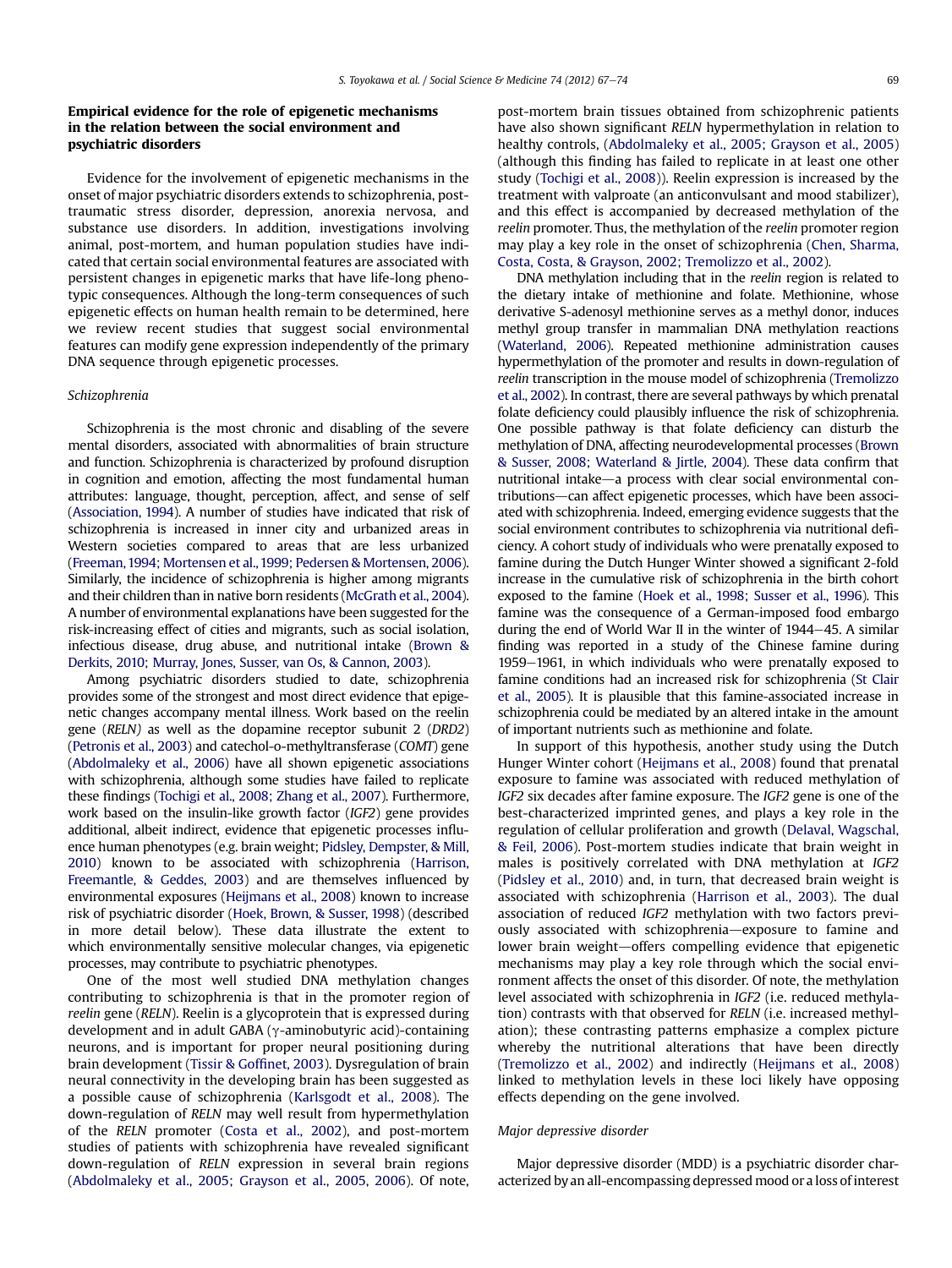or pleasure in daily activities consistently for at least a two-week period. This mood must represent a change from the person's normal mood; social, occupational, educational or other important functioning must also be negatively impaired by the change in mood ([Association, 1994\)](#page-6-0). Major depressive episodes often follow psychosocial stressors including the death of a loved one, marital separation, divorce, and work-related stress. Features more distal to the individual have also demonstrated an association with depression, with, for example, poor quality of the built environment [\(Mair, Diez Roux, &](#page-7-0) [Galea, 2008](#page-7-0)), lower socioeconomic status ([Galea, Ahern et al., 2007\)](#page-6-0) and urban residence [\(Kim, Stewart, Shin, Yoon, & Lee, 2004\)](#page-6-0) all showing evidence for a positive association with this disorder.

The potential role of epigenetics in MDD has been well illustrated via animal studies. The hypothalamic-pituitary-adrenal axis and hippocampus are among the major endocrine systems and brain regions, respectively, involved in coordinating short-term responses to stress and MDD. Work in rodents has documented epigenetic alterations in the hippocampus with relevance to MDD. For example, adult offspring of rats born to mothers displaying lower licking and grooming show increased anxiety and reduced expression of glucocorticoid receptors within the hippocampus ([Szyf, Weaver, Champagne, Diorio, & Meaney, 2005](#page-7-0)). Similarly, a greater expression of the glucocorticoid receptor gene has been demonstrated in offspring of high licking and grooming mothers ([Liu et al., 1997](#page-7-0)). These environmental effects appear to be mediated by DNA methylation changes in the promoter region of the glucocorticoid receptor gene (NR3C1) [\(Weaver et al., 2004](#page-7-0)). Similar effects have been reported in humans. Oberlander and colleagues ([Oberlander et al., 2008](#page-7-0)) investigated the association between prenatal exposure to maternal mood and the methylation status of a CpG-rich region of the NR3C1 locus in newborns and hypothalamic-pituitary-adrenal stress reactivity at age three months in humans. Increased third trimester depressed maternal mood was associated with a site-specific increase in NR3C1 methylation in infants and with increased infant cortical stress reactivity at 3 months. The association may indicate a potential epigenetic process that links antenatal maternal mood and altered hypothalamic-pituitary-adrenal stress reactivity during infancy.

Recent work suggests that depression is associated with higher methylation levels in the 5-hydroxytryptamine transporter (5-HTT, or SLC6A4) gene [\(Olsson et al., 2010; Philibert et al., 2008\)](#page-7-0), a transporter for serotonin released under the parasympathetic excitation ([Lechin & van der Dijs, 2009](#page-7-0)). Genetic studies suggest that carriers of the short allele of the 5-HTT promoter polymorphism exhibited more depressive symptoms than individuals homozygous for the long allele under high stress conditions ([Caspi et al., 2003](#page-6-0)). However, these results have been controversial, with some recent meta-analytic studies finding no evidence for gene-environment interactions [\(Munafo, Durrant, Lewis, & Flint, 2009; Risch et al.,](#page-7-0) [2009](#page-7-0)) while other studies have found an increased risk for depression among those with other alleles or genotypes ([Chipman](#page-6-0) [et al., 2007; Sjoberg et al., 2006; Uddin, Koenen et al., 2010\)](#page-6-0). These mixed findings may be due, in part, to unmeasured epigenetic variation at the SLC6A4 locus. Recent work suggests that the joint action of methylation and genotype at this locus influences risk for depression, such that increased risk for this disorder occurs only among individuals with both high 5-HTT methylation and the s allele at the 5-HTTLPR locus [\(Olsson et al., 2010](#page-7-0)). Recent work in non-human primates also suggests that higher SLC6A4 methylation interacts with early life social experiences (i.e. maternal separation) to increase stress reactivity ([Kinnally et al., 2010\)](#page-6-0); and that, in humans, child abuse is associated with higher SLC6A4 methylation ([Beach, Brody, Todorov, Gunter, & Philibert, 2010](#page-6-0)). Both maternal separation and child abuse are known risk factors for depression in later life (Afifi [et al., 2008; Kendler, Neale, Kessler, Heath, & Eaves,](#page-6-0) [1992; Roy, 1985\)](#page-6-0). The association of these known risk factors with increased DNA methylation at the SLC6A4 locus thus provides an additional example of how epigenetic processes may mediate social exposures in a manner salient to psychopathology.

## Post-traumatic stress disorder

PTSD is unique among psychiatric disorders because it includes an explicit requirement of an exposure to a potentially traumatic event. The three major symptom domains of this illness include reexperiencing a traumatic life event along with avoidance of reminders of the trauma, emotional numbing, and increased arousal ([Association,](#page-6-0) [1994\)](#page-6-0). Examples of potentially traumatic events include war-related events, natural or human-made disasters, severe automobile accidents, physical assault, sexual assault or violence, threats with weapons, serious accidents, being diagnosed with a life-threatening illness, and the unexpected death of loved ones. The longevity of effects due to potentially traumatic events implies the participation of dynamic biological processes in addition to any permanent genetic predisposition. There is accumulating evidence that indicates the involvement of the hypothalamic-pituitary-adrenal function and epigenetic process with PTSD, which is highly comorbid with MDD ([Koenen et al., 2008](#page-6-0)).

A recent genome-scale study [\(Uddin, Aiello et al., 2010](#page-7-0)) investigated epigenetic signatures associated with PTSD among individuals who were participants of a prospective epidemiologic study in Detroit, the Detroit Neighborhood Health Study. The lifetime and 12-month prevalences of PTSD among the participants were more than twice that previously reported in United States [\(Kessler &](#page-6-0) [Wang, 2008](#page-6-0)), and exposure to assaultive violence in the Detroit survey sample far exceeded that reported for suburban communities, but was similar to levels reported in other major U.S. urban areas ([Breslau, Wilcox, Storr, Lucia, & Anthony, 2004](#page-6-0)). This work assessed the correlation between number of potential traumatic events and methylation levels at over 27,000 CpG sites covering more than 14,000 genes. Compared to PTSD-unaffected individuals, PTSD-affected individuals showed nearly six times as many genes with significant negative correlations and nearly seven times as many genes with significant positive correlations between methylation level and number of potential traumatic events. In addition, significant differences were noted in the biological pathways that characterized those with vs. without lifetime cases of PTSD [\(Fig. 2\)](#page-4-0). Of note, many of the genes identified as being differentially methylated among those with vs. without PTSD have recently been confirmed in an additional, independent cohort of traumatized adults from Atlanta ([Smith et al, 2011](#page-7-0)).

Additional work on the Detroit cohort suggests that, as with depression, methylation of the SLC6A4 locus plays an important role in risk for PTSD. More specifically, the effect of cumulative traumatic burden on risk for PTSD is modified by methylation levels at the SLC6A4 locus: individuals with exposure to a greater number of potentially traumatic events are at higher risk of PTSD, but only at lower SLC6A4 methylation levels; at higher methylation levels, these same individuals are protected against this disorder [\(Koenen et al.,](#page-7-0) [2011](#page-7-0)). Given that exposure to potential traumatic events is known to vary by social contextual factors, such as inner city vs. suburban residence [\(Breslau et al., 2004](#page-6-0)), these PTSD-related epigenetic differences provide further evidence for the role of epigenetic processes as mediators, and moderators, of social context on mental health.

## Anorexia nervosa

Anorexia nervosa is an eating disorder marked by extremely low body weight and persistent fear of weight gain [\(Association, 1994\)](#page-6-0). Anorexia nervosa is prevalent in industrialized societies, in which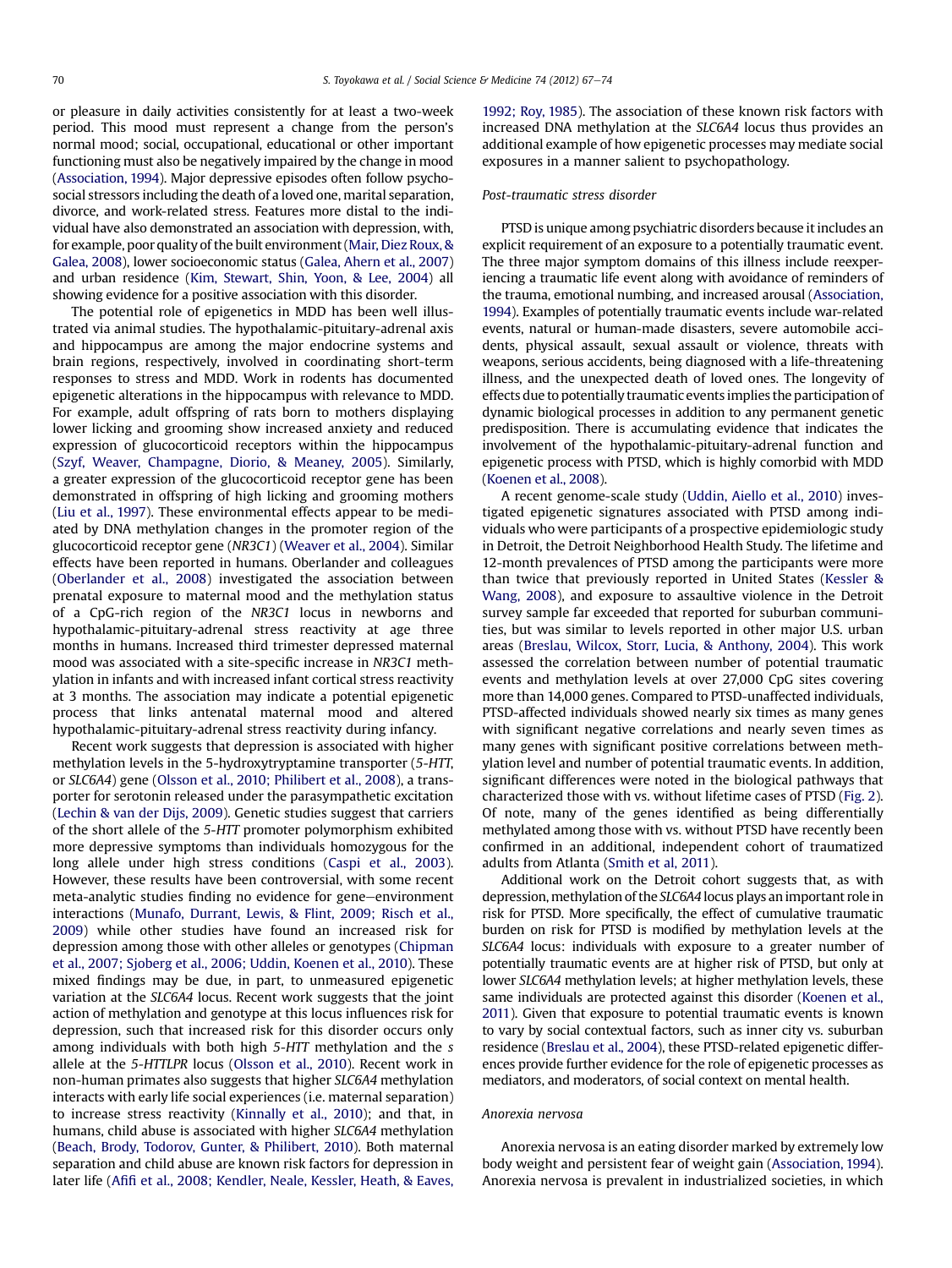<span id="page-4-0"></span>

Fig. 2. Heat map of disease-related annotations [\(Huang da, Sherman, & Lempicki, 2009](#page-6-0)) associated with genes  $(n = 167)$  in the uniquely unmethylated gene set among those without lifetime PTSD from Uddin ([Uddin, Aiello et al., 2010](#page-7-0)). Results suggest a decrease in activity among genes known to play a role in schizophrenia and other psychiatric diseases in those with lifetime PTSD. BLACK: Corresponding gene-disease association yet not reported. GREEN: Corresponding gene-disease association positively reported.

there is typically little anxiety regarding food availability and in which thin-body image is considered attractive [\(Bulik, Slof-Op](#page-6-0)'t [Landt, van Furth, & Sullivan, 2007](#page-6-0)). Immigrants from cultures in which the disorder is rare who emigrate to cultures in which the disorder is more prevalent may develop anorexia nervosa as thinbody ideals are assimilated [\(Association, 1994](#page-6-0)). Anorexia nervosa is unique among psychiatric disorders because of the effect of ideal and cultural pressures on human psychiatric condition.

A number of studies have revealed that epigenetic mechanisms may contribute to eating disorders including anorexia nervosa. Atrial natriuretic peptide (ANP), one of the volume and appetite regulating hormones, has an important role in anorexia nervosa. Elevated plasma levels of ANP have been reported in women suffering from anorexia nervosa ([Ohashi et al., 1988](#page-7-0)). In contrast, reduced mRNA expression of the ANP locus has been reported in female anorexia nervosa patients along with a significant increase in ANP promoter region methylation in a subset of anorexia- and bulimia-nervosa patients exhibiting purging behavior [\(Frieling et al., 2008\)](#page-6-0). Explanations have been proposed to account for the contrasting patterns associated with anorexia nervosa provided by the protein data (detection of increased ANP levels in plasma) and the mRNA data (reduced ANP gene expression), including ANP activation of nitric oxide, which increases the activity of some DNA methyltransferases through inflammatory processes ([Hmadcha, Bedoya, Sobrino, &](#page-6-0) [Pintado, 1999](#page-6-0)), which are known to contribute to anorexia [\(Gautron](#page-6-0) [& Laye, 2009](#page-6-0)), and a decrease in enzymes that degrade ANP among patients with eating disorders ([Frieling et al., 2008; van West et al.,](#page-6-0) [2000\)](#page-6-0). Although these explanations require further verification, the combined protein, mRNA and methylation level data do indicate that dysregulation of ANP is associated with anorexia nervosa, and suggest that hypermethylation of the ANP gene promoter may provide a mechanism that contributes to the development of this disorder. More generally, anorexia nervosa also provides a possible example of how epigenetic processes may mediate the effect of the image of ideal body and cultural background on dietary behavior.

## Substance dependence

Alcohol dependence is characterized by tolerance, withdrawal, inability to stop drinking, and continued drinking despite serious psychological or physiological problems. The use of alcohol in families, religious practices and preferences, and access to liquor stores, can affect the likelihood that alcohol problems will develop ([Association, 1994\)](#page-6-0).

Similar to the above-described studies of anorexia nervosa, alterations of the promoter-related DNA methylation of ANP precursor genes has been demonstrated in patients with alcohol dependence ([Hillemacher, Frieling, Luber et al., 2009](#page-6-0)). Elevated DNA methylation within the promoter of alpha synuclein, which also plays a key role in anorexia nervosa ([Frieling et al., 2007\)](#page-6-0), was found in peripheral mononuclear cells in patients with chronic alcoholism when compared with healthy controls ([Bonsch et al.,](#page-6-0) [2005\)](#page-6-0). Common mechanisms may therefore be at work among eating disorders and alcohol consumption.

Aggravated alcohol withdrawal symptoms may plausibly be associated with epigenetic mechanisms. Changes in methylation occurring in early alcohol withdrawal have been identified in the promoter region of the subunit of NMDA receptor (NR2B) ([Biermann et al., 2009](#page-6-0)), the dopamine transporter gene (DAT) ([Hillemacher, Frieling, Hartl et al., 2009](#page-6-0)) and HERP (Homocysteineinduced endoplasmatic reticulum protein) ([Bleich et al., 2006\)](#page-6-0) among the patients with alcohol dependence. These changes in methylation profile are concordant with the occurrence of the aggravated withdrawal symptoms ([Biermann et al., 2009](#page-6-0)).

Drug addiction is also a substance dependence that may be mediated in part by epigenetic mechanisms. Drug addiction is defined as a behavioral syndrome characterized by compulsive drug seeking and loss of control over drug intake regardless of medical illness, engaging in criminal activity, and other adverse consequences. Youth living in themost disadvantaged neighborhoods were likely to have a moderately high exposure opportunity to be offered cocaine compared to youth living inmore advantaged neighborhoods [\(Crum, Lillie-Blanton, & Anthony, 1996](#page-6-0)), suggesting a window in which social contextual influences may exert influences on mental health that may again be mediated by epigenetic processes. The longlasting effects of relapse to drug use may be accounted for by stable change in cellular function leading in turn to stable changes in neuronal plasticity [\(Malvaez, Barrett,Wood, & Sanchis-Segura, 2009\)](#page-7-0).

Chronic exposure to cocaine does increase histone H3 acetylation at the locus of the brain-derived neurotrophic factor (BDNF) promoter [\(Kumar et al., 2005](#page-7-0)). Malvaez and colleagues have shown that histone deacetylase inhibition, which facilitates the extinction of fear-related memories, can also facilitate the extinction of drugseeking behavior in a manner that significantly attenuates reinstatement ([Malvaez, Sanchis-Segura, Vo, Lattal, & Wood, 2010\)](#page-7-0). Thus, it may be possible that epigenetic mechanisms may modulate memory processes leading to extinction of memories associated with fear as well as extinction of drug-seeking behavior.

# Implications of existing work for epigenetics and epidemiology

Understanding the epigenetic consequences of social exposures stands to transform social and psychiatric epidemiology. As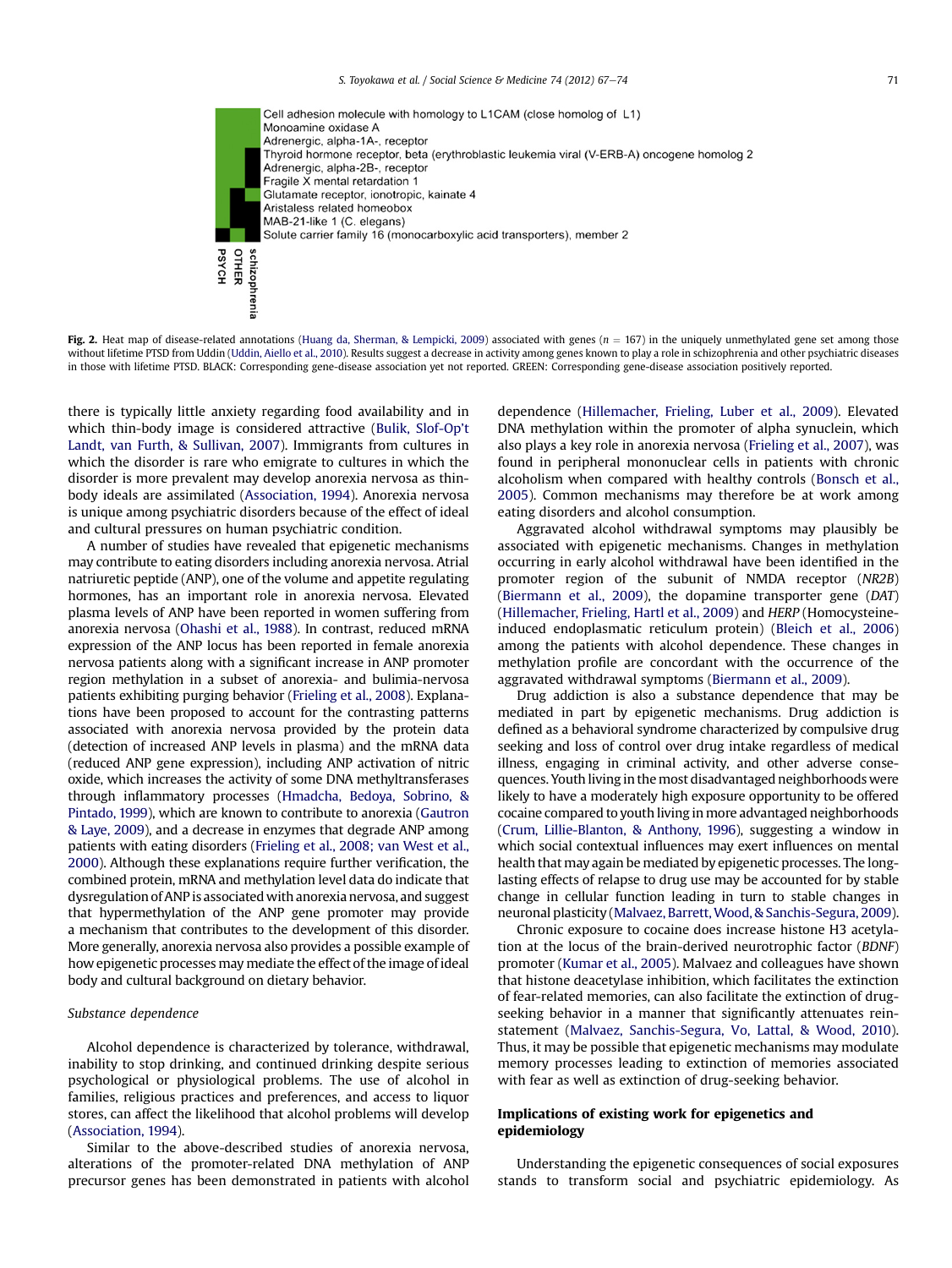<span id="page-5-0"></span>dynamic mechanisms by which external experiences translate into physical and psychological outcomes, epigenetic processes can serve as a bridge between the epidemiology of social environments and the biological sciences ([Rutten & Mill, 2009](#page-7-0)). However, there is currently scant direct evidence for clear epigenetic mediation of environmental exposures in psychiatric disorders, and, moreover, there is currently no consensus as to the most appropriate way to evaluate these associations ([Foley et al., 2009\)](#page-6-0). The preliminary findings in psychiatric epigenetics, reviewed here through the lens of social epidemiology, need carefully employed replication studies and further refinement of methodological approaches.

The field of epigenetic epidemiology is in its infancy and, as such, there remain several methodological issues pertinent to its use in psychiatric and social epidemiology. For example, the issues of subjective diagnostic paradigms, sample size to achieve adequate power, accessibility of epigenetic marks from live human samples, interpretation fallacy from the mixture of measurement levels, and the improper linear modeling of nonlinear relationships all need to be resolved as the field advances. The accessibility of epigenetic marks is a particularly relevant issue for psychiatric epidemiology, as repeated sampling of the same individuals will be required to discern cause vs. effect of the disease in question. While analysis of postmortem brain tissue can provide valuable insight into the epigenetic profile of the target organ in mental illness, post-mortem studies have the same limitation as cross sectional studies, i.e. the inability to discern which epigenetic alterations occur as a cause vs. as a consequence of disease onset. Although methods have been proposed to more precisely identify causal relationships between epigenetic patterns and disease, for example Mendelian randomization ([Relton](#page-7-0) [& Davey Smith, 2010](#page-7-0)), it is clear that the use of peripheral tissues such as blood or saliva will be required for population-based longitudinal data collection that will allow us to draw robust causal inferences about observed associations between epigenetic marks and disease onset in representative populations. Several studies using such tissues have been conducted, in order to assess the extent of intra- and inter-individual variation in epigenetic patterns over time ([Bjornsson et al., 2008; Talens et al., 2010; Wong et al., 2010\)](#page-6-0). Results provide evidence of stability in DNA methylation within individuals over time [\(Talens et al., 2010](#page-7-0)); the extent of this intra-individual correlation varies across loci [\(Bjornsson et al., 2008; Talens et al.,](#page-6-0) [2010; Wong et al., 2010\)](#page-6-0). Age-related epigenetic changes have also demonstrated tissue-specific effects in animal models of aging, with some tissues (e.g. liver) and genomic regions (e.g. gene bodies) showing more pronounced changes in DNA methylation than others (e.g. adipose tissue and intergenic regions) (e.g. [Thompson et al.,](#page-7-0) [2010\)](#page-7-0). Preliminary work suggests this issue exists in peripheral human tissues as well, with some loci demonstrating high intraindividual correlations of DNA methylation levels over time in DNA derived from blood but not buccal cells [\(Talens et al., 2010](#page-7-0)). Identifying and controlling for age-related changes will thus be an important consideration in longitudinal studies of peripheral epigenetic marks associated with psychiatric illness.

Despite the problems of sample tissue accessibility, one compromise is to use more accessible tissue sources like lymphocytes, which may not completely reflect those in generally inaccessible tissues such as brain and neurons. There is increasing evidence from other disorders that many epigenetic alterations are not only limited to the affected tissue or cell type but can also be detected in other tissues  $-$  this may be the case for environmentally induced changes where exposure occurs throughout the body ([Rutten & Mill, 2009](#page-7-0)). Indeed, lymphocytes have been flagged as a potential neural probe due, in part, to the existence of receptors for neurotransmitters that are expressed on both neurons and lymphocytes, including glucocorticoid receptors and GABA receptors [\(Gladkevich, Kauffman, & Korf, 2004\)](#page-6-0). Further research is needed to confirm that epigenetic patterns in the accessible tissues will reflect those of the real tissue of interest. Given the challenges inherent to undertaking large-scale epidemiologic studies in living populations, additional work assessing the utility of psychopathology-associated epigenetic signatures that are observed only in peripheral tissues may also be warranted.

As this review illustrates, there is growing evidence that epigenetic alterations offer a plausible mechanism by which social environments are translated into human psychiatric consequences. The recognition that most illnesses are the result of a joint contribution from both endogenous and exogenous factors suggests that nonpsychiatric diseases are also likely to have epigenetic etiologies that may reflect aspects of the social environment. Epidemiological data will be useful to provide indirect evidence of epigenetic effects on human health by highlighting the mechanistic link between the social environment and psychiatric disorders and providing an umbrella under which variation in genetics, behavior, nutrition, stress, psychiatric conditions may be more fully accounted for. Many important questions in this nascent area of research remain to be addressed. For example, what effect sizes can we expect to observe in associations between a quantitative trait such as DNA methylation and complex psychiatric illness? Significant (albeit average) intraindividual age-related changes ranging from 14% to 72% have been reported based on DNA methylation assays conducted on peripheral tissues ([Bjornsson et al., 2008\)](#page-6-0), but it is not yet known if comparable effect sizes will be found in longitudinal, population-based studies of mental illness. Small-scale pilot studies of carefully selected, existing biobanked samples that have accompanying information on psychiatric phenotypes, as well as individual- and macrosocial-level environmental exposures, may be warranted. Such studies would permit a thorough characterization of the causal and/or mediating epigenetic changes involved in psychiatric illness, while also providing some parameters on the effect sizes that may be reasonably expected.

Despite these and other challenges, there is growing momentum to include epigenetic data into future epidemiologic studies of psychiatric illness and other complex diseases. The Human Epigenome Project is currently underway, which aims to identify, catalog and interpret genome-wide DNA methylation patterns of all human genes in all major tissues ([Moving AHEAD](#page-7-0) [with an international human epigenome project, 2008\)](#page-7-0). Introducing epigenetic measures into epidemiologic investigations will help to expand research into human health and disease by providing insight into the dynamic biological process by which the social environment gets "under the skin".

## Acknowledgments

Satoshi Toyokawa has received grant support from an International Training Program funded by the Japan Society for the Promotion of Science (ITP2007201210). Monica Uddin has received grant support from NIH DA 022720, DA 022720-S1, and MH088283. Karestan Koenen has received grant support from MH093612 and MH078928. Sandro Galea has received grant supports from NIH DA 022720, DA 022720-S1, MH 082729 and MH088283.

#### References

- Abdolmaleky, H. M., Cheng, K. H., Faraone, S. V., Wilcox, M., Glatt, S. J., Gao, F., et al. (2006). Hypomethylation of MB-COMT promoter is a major risk factor for schizophrenia and bipolar disorder. Human Molecular Genetics, 15(21), 3132-3145.
- Abdolmaleky, H. M., Cheng, K. H., Russo, A., Smith, C. L., Faraone, S. V., Wilcox, M., et al. (2005). Hypermethylation of the reelin (RELN) promoter in the brain of schizophrenic patients: a preliminary report. American Journal of Medical Genetics. Part B: Neuropsychiatric Genetics, 134B(1), 60-66.
- Afifi, T. O., Asmundson, G. J., Taylor, S., & Jang, K. L. (2010). The role of genes and environment on trauma exposure and posttraumatic stress disorder symptoms: a review of twin studies. Clinical Psychology Review,  $30(1)$ ,  $101-112$ .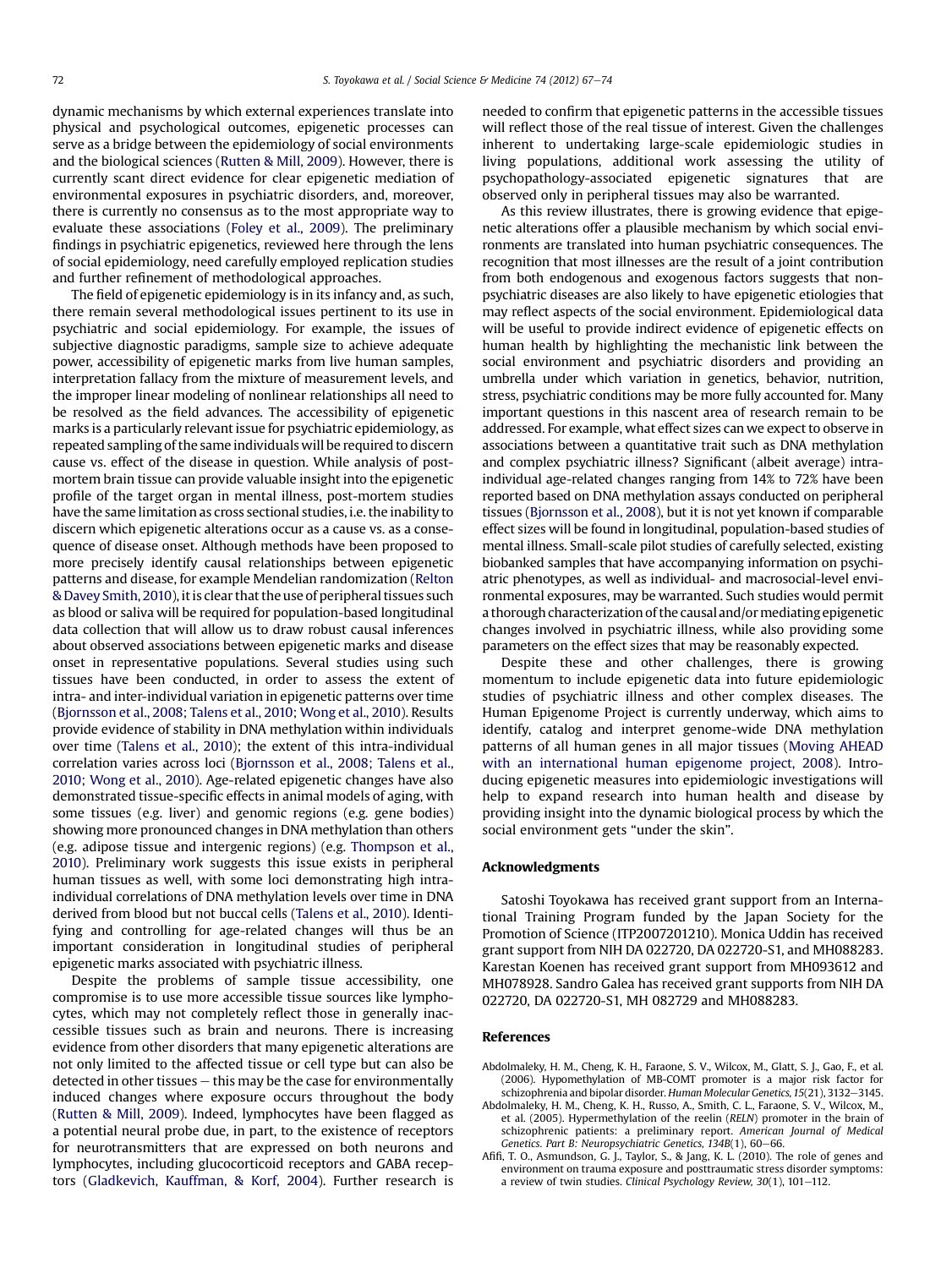- <span id="page-6-0"></span>Afifi, T. O., Enns, M. W., Cox, B. J., Asmundson, G. J., Stein, M. B., & Sareen, J. (2008). Population attributable fractions of psychiatric disorders and suicide ideation and attempts associated with adverse childhood experiences. American Journal of Public Health,  $98(5)$ ,  $946-952$ .
- Association, A. P. (1994). American Psychiatric Association's Diagnostic and statistical manual of mental disorders (DSM-IV).
- Beach, S. R., Brody, G. H., Todorov, A. A., Gunter, T. D., & Philibert, R. A. (2010). Methylation at SLC6A4 is linked to family history of child abuse: an examination of the Iowa Adoptee sample. American Journal of Medical Genetics. Part B: Neuropsychiatric Genetics,  $153B(2)$ ,  $710-713$ .
- Biermann, T., Reulbach, U., Lenz, B., Frieling, H., Muschler, M., Hillemacher, T., et al. (2009). N-methyl-D-aspartate 2b receptor subtype (NR2B) promoter methylation in patients during alcohol withdrawal. Journal of Neural Transmission,  $116(5)$ , 615-622.
- Bjornsson, H. T., Sigurdsson, M. I., Fallin, M. D., Irizarry, R. A., Aspelund, T., Cui, H., et al. (2008). Intra-individual change over time in DNA methylation with familial clustering. Journal of the American Medical Association, 299(24), 2877-2883.
- Bleich, S., Lenz, B., Ziegenbein, M., Beutler, S., Frieling, H., Kornhuber, J., et al. (2006). Epigenetic DNA hypermethylation of the HERP gene promoter induces downregulation of its mRNA expression in patients with alcohol dependence. Alcoholism, Clinical and Experimental Research, 30(4), 587-591.
- Bonsch, D., Greifenberg, V., Bayerlein, K., Biermann, T., Reulbach, U., Hillemacher, T., et al. (2005). Alpha-synuclein protein levels are increased in alcoholic patients and are linked to craving. Alcoholism, Clinical and Experimental Research, 29(5), 763-765
- Breslau, N., Wilcox, H. C., Storr, C. L., Lucia, V. C., & Anthony, J. C. (2004). Trauma exposure and posttraumatic stress disorder: a study of youths in urban America. Journal of Urban Health, 81(4), 530-544.
- Brown, A. S., & Derkits, E. J. (2010). Prenatal infection and schizophrenia: a review of epidemiologic and translational studies. American Journal of Psychiatry, 167(3),  $261 - 280$ .
- Brown, A. S., & Susser, E. S. (2008). Prenatal nutritional deficiency and risk of adult schizophrenia. Schizophrenia Bulletin, 34(6), 1054-1063.
- Bulik, C. M., Slof-Op't Landt, M. C., van Furth, E. F., & Sullivan, P. F. (2007). The genetics of anorexia nervosa. Annual Review of Nutrition, 27, 263-275.
- Bulik, C. M., Sullivan, P. F., Tozzi, F., Furberg, H., Lichtenstein, P., & Pedersen, N. L. (2006). Prevalence, heritability, and prospective risk factors for anorexia nervosa. Archives of General Psychiatry, 63(3), 305-312.
- Cardno, A. G., & Gottesman, , II. (2000). Twin studies of schizophrenia: from bowand-arrow concordances to star wars Mx and functional genomics. American Journal of Medical Genetics, 97(1), 12-17.
- Caspi, A., Sugden, K., Moffitt, T. E., Taylor, A., Craig, I., Harrington, H., et al. (2003). Influence of life stress on depression: moderation by a polymorphism in the 5- HTT gene. Science, 301, 386-389.
- Chen, Y., Sharma, R. P., Costa, R. H., Costa, E., & Grayson, D. R. (2002). On the epigenetic regulation of the human reelin promoter. Nucleic Acids Research, 30(13), 2930-2939.
- Chipman, P., Jorm, A. F., Prior, M., Sanson, A., Smart, D., Tan, X., et al. (2007). No interaction between the serotonin transporter polymorphism (5-HTTLPR) and childhood adversity or recent stressful life events on symptoms of depression: results from two community surveys. American Journal of Medical Genetics. Part B: Neuropsychiatric Genetics, 144B(4), 561-565.
- Cornelis, M. C., Nugent, N. R., Amstadter, A. B., & Koenen, K. C. (2010). Genetics of post-traumatic stress disorder: review and recommendations for genome-wide association studies. Current Psychiatry Reports, 12(4), 313–326.
- Costa, E., Chen, Y., Davis, J., Dong, E., Noh, J. S., Tremolizzo, L., et al. (2002). REELIN and schizophrenia: a disease at the interface of the genome and the epigenome. Molecular Interventions,  $2(1)$ ,  $47-57$ .
- Crum, R. M., Lillie-Blanton, M., & Anthony, J. C. (1996). Neighborhood environment and opportunity to use cocaine and other drugs in late childhood and early adolescence. Drug and Alcohol Dependence, 43(3), 155-161.
- Delaval, K., Wagschal, A., & Feil, R. (2006). Epigenetic deregulation of imprinting in congenital diseases of aberrant growth. Bioessays,  $28(5)$ ,  $453-459$ .
- Dolinoy, D. C., Weidman, J. R., & Jirtle, R. L. (2007). Epigenetic gene regulation: linking early developmental environment to adult disease. Reproductive Toxi $cology, 23(3), 297-307.$
- Faris, R., & Dunham, H. (1939). Mental disorders in urban areas: An ecological study of schizophrenia and other psychoses. Chicago: The University of Chicago Press.
- Feinberg, A. P. (2007). Phenotypic plasticity and the epigenetics of human disease. Nature, 447(7143), 433-440.
- Foley, D. L., Craig, J. M., Morley, R., Olsson, C. J., Dwyer, T., Smith, K., et al. (2009). Prospects for epigenetic epidemiology. American Journal of Epidemiology.
- Freeman, H. (1994). Schizophrenia and city residence. The British Journal of Psychiatry Supplement, 23, 39-50.
- Frieling, H., Bleich, S., Otten, J., Romer, K. D., Kornhuber, J., de Zwaan, M., et al. (2008). Epigenetic downregulation of atrial natriuretic peptide but not vasopressin mRNA expression in females with eating disorders is related to  $impulsivity. Neuropsychopharmacology, 33(11), 2605–2609.$
- Frieling, H., Gozner, A., Romer, K. D., Lenz, B., Bonsch, D., Wilhelm, J., et al. (2007). Global DNA hypomethylation and DNA hypermethylation of the alpha synuclein promoter in females with anorexia nervosa. Molecular Psychiatry, 12(3),  $229 - 230$
- Galea, S. (2007). Macrosocial determinants of population health. New York, NY: Springer Science  $+$  Business Media.
- Galea, S., Ahern, J., Nandi, A., Tracy, M., Beard, J., & Vlahov, D. (2007). Urban neighborhood poverty and the incidence of depression in a population-based cohort study. Annals of Epidemiology,  $17(3)$ ,  $171-179$ .
- Galea, S., Brewin, C. R., Gruber, M., Jones, R. T., King, D. W., King, L. A., et al. (2007). Exposure to hurricane-related stressors and mental illness after Hurricane Katrina. Archives of General Psychiatry, 64(12), 1427-1434.
- Galea, S., Tracy, M., Norris, F., & Coffey, S. F. (2008). Financial and social circumstances and the incidence and course of PTSD in Mississippi during the first two years after Hurricane Katrina. Journal of Traumatic Stress, 21(4),  $357 - 368.$
- Galea, S., Uddin, M., & Koenen, K. (2011). The urban environment and mental disorders: epigenetic links. Epigenetics,  $6(4)$ ,  $400-404$ .
- Gautron, L., & Laye, S. (2009). Neurobiology of inflammation-associated anorexia. Frontiers in Neuroscience, 3, 59.
- Gladkevich, A., Kauffman, H. F., & Korf, J. (2004). Lymphocytes as a neural probe: potential for studying psychiatric disorders. Progress in Neuropsychopharmacology and Biological Psychiatry,  $28(3)$ , 559–576
- Grayson, D. R., Chen, Y., Costa, E., Dong, E., Guidotti, A., Kundakovic, M., et al. (2006). The human reelin gene: transcription factors  $(+)$ , repressors  $(-)$  and the methylation switch  $(+/-)$  in schizophrenia. *Pharmacology and Therapeutics*,  $111(1)$ ,  $272-286$ .
- Grayson, D. R., Jia, X., Chen, Y., Sharma, R. P., Mitchell, C. P., Guidotti, A., et al. (2005). Reelin promoter hypermethylation in schizophrenia. Proceedings of the National Academy of Sciences U S A, 102(26), 9341-9346.
- Harrison, P. J., Freemantle, N., & Geddes, J. R. (2003). Meta-analysis of brain weight in schizophrenia. Schizophrenia Research, 64(1), 25-34.
- Havecker, E. R., Wallbridge, L. M., Hardcastle, T. J., Bush, M. S., Kelly, K. A., Dunn, R. M., et al. (2010). The Arabidopsis RNA-directed DNA methylation argonautes functionally diverge based on their expression and interaction with target loci. The Plant Cell,  $22(2)$ ,  $321-334$ .
- Heijmans, B. T., Tobi, E. W., Stein, A. D., Putter, H., Blauw, G. J., Susser, E. S., et al. (2008). Persistent epigenetic differences associated with prenatal exposure to famine in humans. Proceedings of the National Academy of Sciences U S A, 105(44), 17046-17049.
- Hillemacher, T., Frieling, H., Hartl, T., Wilhelm, J., Kornhuber, J., & Bleich, S. (2009). Promoter specific methylation of the dopamine transporter gene is altered in alcohol dependence and associated with craving. Journal of Psychiatric Research, 43, 388-392.
- Hillemacher, T., Frieling, H., Luber, K., Yazici, A., Muschler, M. A., Lenz, B., et al. (2009). Epigenetic regulation and gene expression of vasopressin and atrial natriuretic peptide in alcohol withdrawal. Psychoneuroendocrinology, 34(4), 555-560
- Hmadcha, A., Bedoya, F. J., Sobrino, F., & Pintado, E. (1999). Methylation-dependent gene silencing induced by interleukin 1beta via nitric oxide production. The Journal of Experimental Medicine, 190(11), 1595-1604.
- Hoek, H. W., Brown, A. S., & Susser, E. (1998). The Dutch famine and schizophrenia spectrum disorders. Social Psychiatry and Psychiatric Epidemiology, 33(8), 373-379.
- Huang da, W., Sherman, B. T., & Lempicki, R. A. (2009). Systematic and integrative analysis of large gene lists using DAVID bioinformatics resources. Nature Protocols,  $4(1)$ ,  $44-57$ .
- Issa, J. P. (2004). CpG island methylator phenotype in cancer. Nature Reviews Cancer, 4(12), 988-993.
- Jaenisch, R., & Bird, A. (2003). Epigenetic regulation of gene expression: how the genome integrates intrinsic and environmental signals. Nature Genetics, 33(Suppl.), 245-254.
- Karlsgodt, K. H., Sun, D., Jimenez, A. M., Lutkenhoff, E. S., Willhite, R., van Erp, T. G., et al. (2008). Developmental disruptions in neural connectivity in the pathophysiology of schizophrenia. Development and Psychopathology, 20(4), 1297-1327.
- Kawakami, N., Araki, S., & Kawashima, M. (1990). Effects of job stress on occurrence of major depression in Japanese industry: a case-control study nested in a cohort study. Journal of Occupational Medicine, 32(8), 722-725.
- Kendler, K. S., & Greenspan, R. J. (2006). The nature of genetic influences on behavior: lessons from "simpler" organisms. American Journal of Psychiatry, 163(10), 1683-1694.
- Kendler, K. S., Neale, M. C., Kessler, R. C., Heath, A. C., & Eaves, L. J. (1992). Childhood parental loss and adult psychopathology in women. A twin study perspective. Archives of General Psychiatry, 49(2), 109-116.
- Kendler, K. S., & Prescott, C. A. (2007). Genes, environment, and psychopathology: Understanding the causes of psychiatric and substance use disorders. New York: The Guilford Press.
- Kessler, R. C., & Wang, P. S. (2008). The descriptive epidemiology of commonly occurring mental disorders in the United States. Annual Review of Public Health, 29. 115-129.
- Kim, J. K., Samaranayake, M., & Pradhan, S. (2009). Epigenetic mechanisms in mammals. Cellular and Molecular Life Sciences, 66(4), 596-612.
- Kim, J. M., Stewart, R., Shin, I. S., Yoon, J. S., & Lee, H. Y. (2004). Lifetime urban/rural residence, social support and late-life depression in Korea. International Journal of Geriatric Psychiatry, 19(9), 843-851.
- Kinnally, E. L., Capitanio, J. P., Leibel, R., Deng, L., LeDuc, C., Haghighi, F., et al. (2010). Epigenetic regulation of serotonin transporter expression and behavior in infant rhesus macaques. Genes Brain and Behavior, 9(6), 575-582.
- Koenen, K. C., Fu, Q. J., Ertel, K., Lyons, M. J., Eisen, S. A., True, W. R., et al. (2008). Common genetic liability to major depression and posttraumatic stress disorder in men. Journal of Affective Disorders,  $105(1)$ ,  $109-115$ .